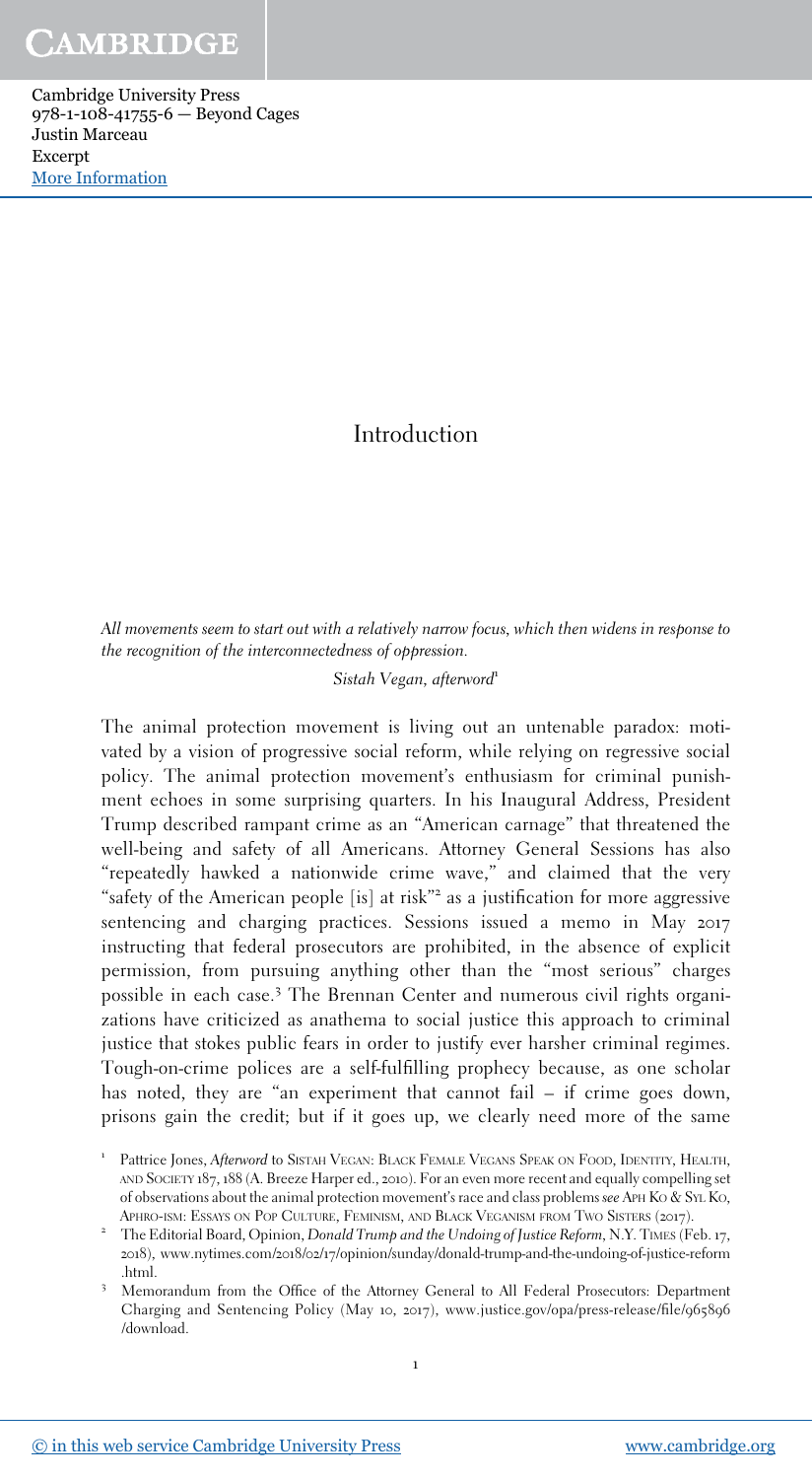Cambridge University Press 978-1-108-41755-6 — Beyond Cages Justin Marceau Excerpt [More Information](www.cambridge.org/9781108417556)

#### 2 *Beyond Cages*

medicine whatever the cost."<sup>4</sup> Moreover, tough-on-crime policies are oppressive, discriminatory on racial and class lines, unproven as tools of crime reduction, and strikingly lacking in empathy. Yet this same carceral logic – appealing to mainstream persons by exaggerating the risks of crime and the benefits of incarceration – permeates the thinking of activists, organizations, and commentators in the animal protection movement.

Animal protection groups champion the elimination of systemic violence, and yet it is not uncommon for animal advocates to label the dismissal of criminal charges or short prison sentences in the realm of animal abuse as among the most urgent problems facing the animal protection movement. Leaders of the movement have made clear that carceral animal law<sup>5</sup> polices are a critical strategic priority. The longstanding motto of one leading organization is fairly representative as a motto for the entire disparate movement, "Abuse an animal – Go to Jail!" In 2018, light sentences or leniency in the application of the criminal law are not just regarded as unfortunate, they are characterized by the leaders of the animal protection movement as, to quote a 2018 fundraising email, "injustices of the highest degree."<sup>6</sup> As another letter to donors explained, with "your support [we can help] . . . lock up animal abusers – and keep both people and animals safe."<sup>7</sup> This book argues that a substantial tempering of the animal protection movement's enthusiasm for criminal punishment is overdue. Perhaps it is possible to move *beyond cages* and toward more systemic solutions. This book is a specific critique of carceral strategies pursued in the name of improving the lives and status of animals; it is also a more

- <sup>4</sup> David Downes, The Macho Penal Economy: Mass Incarceration in the United States-A European *Perspective,* in MASS IMPRISONMENT: SOCIAL CAUSES AND CONSEQUENCES 51, 57 (David Garland ed., 2001). On the other hand, "[a]ny system of criminal justice that purports to deter this behavior must seek to make it socially unacceptable for any person of any age to engage in animal cruelty." Margit Livingston, Desecrating the Ark: Animal Abuse and the Law's Role in Prevention, 87 Iowa L. REV. 1, 60-61 (2001).
- <sup>5</sup> Carceral animal law is the notion that increased policing, prosecution, and imprisonment are necessarily a central aspect of ensuring greater status for animals within the legal system. The phrase "carceral animal law" was inspired by commentators who have critiqued what they called carceral feminism. *See generally* Aziza Ahmed, *Trafficked? AIDS, Criminal Law and the Politics of Measurement*, 70 U. MIAMI L. REV. 96, 108–09 (2015); Elizabeth Bernstein, *Carceral Politics as* Gender Justice? The "Traffic in Women" and Neoliberal Circuits of Crime, Sex, and Rights, 41 THEORY SOC'<sup>Y</sup> 233, 235 (2012) (documenting the rise of the movement and noting its harmony with general, get-tough-on-crime politics of the era); Aya Gruber, *The Feminist War on Crime*, 92 IOWA L. REv.  $741, 750 (2007)$  (describing the feminist criminal law reforms as "a product of conservative tough-on-crime ideology"); Janet Halley, et al., *From the International to the Local in Feminist Legal* Responses to Rape, Prostitution/Sex Work, and Sex Trafficking: Four Studies in Contemporary *Governance Feminism*, 29 HARV. J. L. & GENDER 335, 337 (2006). *See* Fredrik DeBoer, *Yes, Carceral Feminism Is a Thing*, THE ANOVA BLOG (Oct. 18, 2014), http://fredrikdeboer.com/2014/10/18/yes-carceral -feminism-is-a-thing ("At the end of the most well-intentioned law in the history of laws, there's a cop. That's what we're talking about here. The rest is window dressing."); Victoria Law, *Against Carceral Feminism*, JACOBIN (Oct. 17, 2014), https://www.jacobinmag.com/2014/10/against-carceral-feminism.
- <sup>6</sup> Email on file with the author, dated Mar. 13, 2018.
- <sup>7</sup> Email on file with the author, dated Mar. 29, 2018.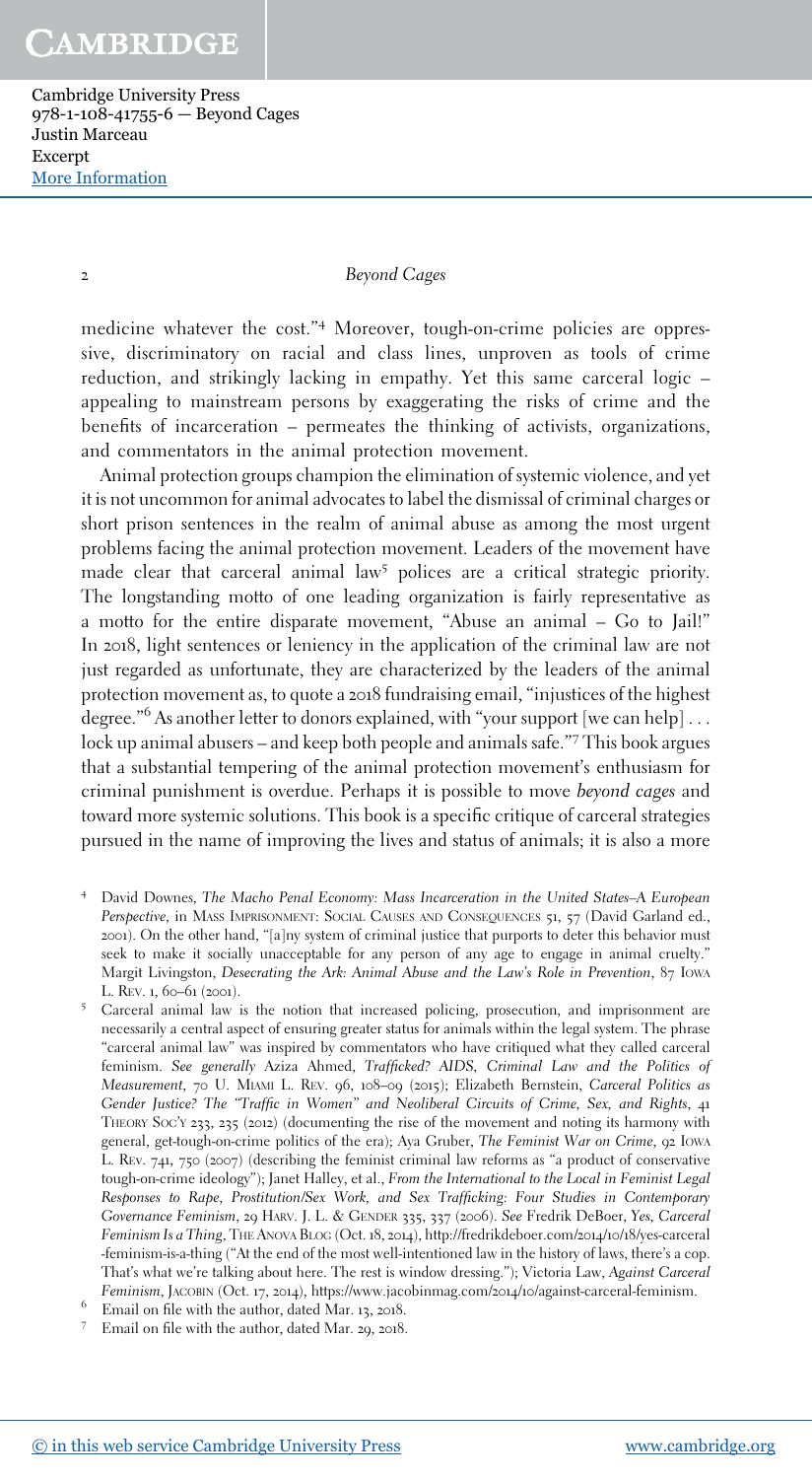Cambridge University Press 978-1-108-41755-6 — Beyond Cages Justin Marceau Excerpt [More Information](www.cambridge.org/9781108417556)

#### *Introduction* 3

general case study about the limitations of relying on the criminal law as a vehicle for progressive social reform.

The United States is the world leader in incarceration and it stands as one of the few nations to have ever made it to the "700 club" (700 or more prisoners per 100,000); in Europe there are no nations in the "200 club," and more than half of Europe is not even in the "100 club." As a nation we cage humans at a rate that is 53 percent higher than our closest incarceration rival (Russia).<sup>8</sup> This book challenges the accepted wisdom that efforts to cage ever more humans will lead to greater animal liberation. Social justice and ending oppression for all species requires an interest in reforms that go beyond the cage, and which require departing from the conventional wisdom of mainstream animal protection groups. Such reforms will be difficult for mainstream animal protection groups because, as one scholar has noted, true shifts in policy and behavior are "more evident at the grassroots level than within the high-profile national organizations, where there is greater resistance" to understanding the "interconnectedness of oppression."<sup>9</sup>

To understand the rationale for pursuing criminal punishments as an important part of the animal protection movement's strategy, it is necessary to first appreciate just how divergent, almost to the point of incompatibility, the many strains of animal protection have become. The goals of the groups and persons who wish to reduce or eliminate harm to animals often vary dramatically. For some, protecting companion animals from rogue abusers is the central and defining project of animal protection. The repulsive acts of violence directed toward pets animate this circumscribed interest in companion animal protection. For others, the interest in protecting animals extends beyond these most highly anthropomorphized creatures who share their beds and the label "family,"<sup>10</sup> and includes some of the other most charismatic creatures on earth, such as chimpanzees, cheetahs, rhinos, lions, elephants, and whales. Persons committed to the protection of charismatic wildlife recoil at images of trophy hunting or whaling, and often appreciate the connection between humans and animals in general, but may not oppose in principle zoos or aquariums, dog races and circuses, or the use of billions of animals for food each year. Polling data tends to suggest that a majority of Americans share this highly compartmentalized view of animals – they love many like family, and take for granted the instrumental value of others in satiating dietary cravings, amusement, or research interests. A Gallup poll from 2015 finds that a full one-third of Americans believe animals should have "the same rights as people," and nearly two-thirds of

<sup>8</sup> AMERICAN EXCEPTIONALISM IN CRIME AND PUNISHMENT 3 (Kevin R. Reitz ed., 2018).

<sup>&</sup>lt;sup>9</sup> JONES at 188.

<sup>10</sup> *More Than Ever, Pets Are Part of the Family*: 2015, HARRIS POLL at www.prnewswire.com/news-releases /more-than-ever-pets-are-members-of-the-family-300114501.html (A 2015 Harris poll of 2,225 adults of whom 1,323 had a pet; 95 percent of pet owners consider their pets to be a part of the family); *How People View Their Pets*: 2016, FORTUNE & MORNING CONSULT at http://fortune.com/2016/09/07/pets-are -basically-people/ (A 2016 Fortune-Morning Consult Poll of 2,002 voters of whom 61 percent were pet owners; 76 percent of respondents classified their pets as "beloved members of the family").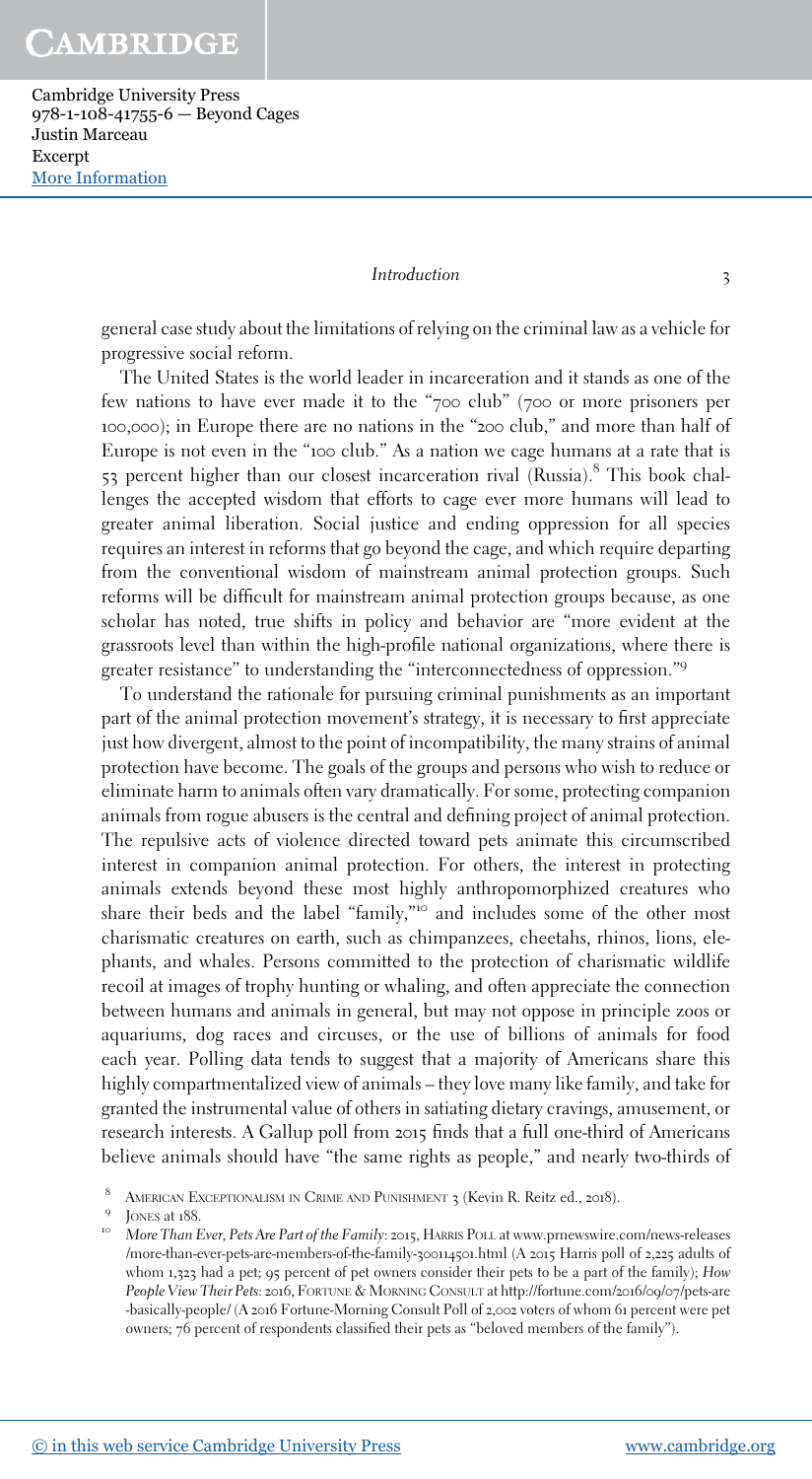Cambridge University Press 978-1-108-41755-6 — Beyond Cages Justin Marceau Excerpt [More Information](www.cambridge.org/9781108417556)

4 *Beyond Cages*

Americans support "some rights" for animals, yet more than 90 percent of Americans consume animal products, per capita meat consumption climbs every year to a new record level,<sup>11</sup> the popularity of zoos and animals used in sports and entertainment seems to remain high, and concerns about the use of animals in research seem to be minimal. Animal protection, then, like many features of the human experience, can be shaped by motivated cognition – humans seek protection for animals and pursue policies to protect animals unless and until those policies or norms conflict with existing habits or practices.<sup>12</sup> The western repulsion against dog meat and the consistent (even growing) love for bacon or other pig meat is a microcosm of this motivated cognition. Indeed, research has shown that "while evidence for an animal's mind is generally persuasive [evidence of moral standing], it is not compelling when a person is motivated to defend their use of the animal as food."<sup>13</sup>

Still other persons and groups are concerned about all animals, and not just particularly beloved pets and wild animals. Yet even among those whose concern extends to the less anthropomorphically appealing species, there are notable differences in the chosen means for protecting animals, and perhaps even the goals. Persons concerned with *animal welfare* focus their efforts on ensuring the "humane" treatment of animals, but not the elimination of instrumental uses of animals in the service of human desires. The animal welfare orientation does not seek to eliminate factory farms or zoos, but rather to make them more humane; it is a pursuit not of the elimination but the enlargement of the cages. In 2018, almost no one openly opposes animal welfare protections in the abstract. Even the most persistent defenders of factory farms and research or cosmetic testing facilities acknowledge the abstract notion that, in general, "animals ought to be treated 'humanely' and not subject to 'unnecessary' suffering."<sup>14</sup> Of course, people may disagree about the details of what animal welfare requires in a particular context – industry groups still routinely and vigorously oppose reforms as minimalist as allowing animals such as pigs to live in crates that afford them enough space to turn around. But at the conceptual level, animal welfarists have achieved a victory of almost universal proportions. But it is a pyrrhic victory; the same sort of hollow victory that Edward Bonilla-Silva has identified in the ascendance of colorblindness as America's prevailing racial ideology – "Racism without Racists." Bonilla-Silva has documented that only the most

<sup>13</sup> *Id.* at 1–8.

<sup>11</sup> Catey Hill, *This Chart Proves Americans Love Their Meat*, MARKETWATCH (Dec. 1, 2016), www .marketwatch.com/story/this-chart-proves-americans-love-their-meat-2016–08-15.

<sup>12</sup> For a fascinating study showing this effect, *see* Jared Piazza & Steve Loughan, *When Meat Gets* Personal, Animal Minds Matter Less: Motivated Use of Intelligence Information in Judgments of Moral *Standing*, 7 Soc. PSYCHOL. & PERSONALITY SCI. 1, 1–8 (2016). The authors find that intelligence plays a critical role in determining the moral status of animals, *unless* the information showing intelligence is "self-relevant." That is, people "disregard relevant information (e.g., intelligence) when it applies to an animal that they consume, and thus avoid a potential moral dilemma." The authors demonstrate through a series of studies that the unique moral status of dogs in society is a product of motivated cognition.

<sup>&</sup>lt;sup>14</sup> Gary L. Francione, *Animal Rights and Animal Welfare*, 48 RUTGERS L. REV. 397, 398 (1996).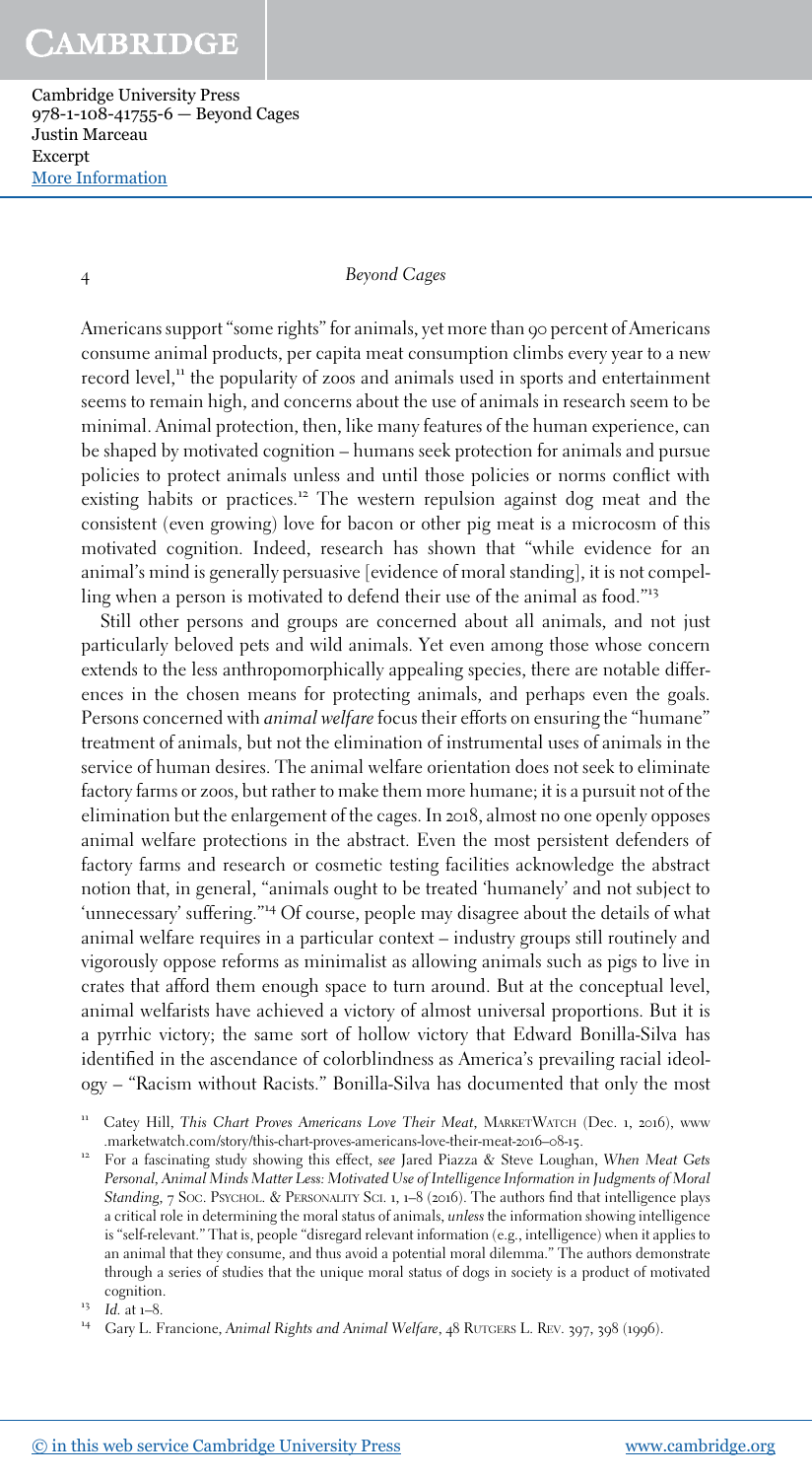Cambridge University Press 978-1-108-41755-6 — Beyond Cages Justin Marceau Excerpt [More Information](www.cambridge.org/9781108417556)

#### *Introduction* 5

fringe Americans now believe in overt racial discrimination and white supremacy. And yet, racism continues to be a major problem in America. Similarly, very few Americans would seek out the label "animal abuser," or glorify the suffering of animals, and yet the practices and institutions that cause the most suffering to animals on a daily basis persist, and some are even growing. The criminal law entrenches rather than challenges this status quo.

By contrast, a distinct group of people associated with animal rights or liberation share an orientation toward protecting animals by recognizing them as distinct living creatures who are entitled to respect and protection for their own sake. Persons associated with the animal rights as opposed to animal welfare ideology tend to reject the use of animals for the instrumental benefit of humans. The *rights* sought for animals, according to this view, are not the rights to vote or drive, or even to healthcare or participation in contemporary human society, but rather a right to be left alone, and to exist with relative autonomy and self-determination. As a practical matter, animal rights lawyers are only seeking, to date, the "liberation" from inhumane confinement of certain creatures with particularly developed and scientifically established conceptions of autonomy and self-determination.<sup>15</sup>

The widely varying conceptions of the protections deserved by animals make describing a singular animal protection movement impossible. There is no monolithic animal rights or animal protection platform. The orientation and long-term goals evolve over time, vary by group, and even within groups. This book's use of the phrase "animal protection" throughout is meant as an imperfect shorthand for the disparate groups and philosophies that comprise a vast and multifaceted movement. As relevant to this project, persons interested in animal protection are understood to share an interest in reducing the amount of harm suffered by animals, both ones individually identified and animals as a group. Certainly, many animal protection advocates might want more than a reduction in harm – that is, they seek to influence dietary choices and abolish many, or even all institutions that exploit animals. And others who consider themselves interested in animal protection might really only care about select species, or animals they have a personal connection with. But for purposes of this book, the common denominator – from those who merely regard their dogs as family, to the welfarists, to the animal rights people – is a sincere desire to improve the lives of (some or all) animals by reducing the amount of suffering and harm they endure.

Starting from the premise that animal protection scholars and advocates are seeking a net reduction in the total amount of harm suffered by animals, this book interrogates one of the movement's chosen tactics for pursuing this strategy: criminal punishment. Does the increased criminalization of animal cruelty – more crimes,

<sup>15</sup> JANE GOODALL, *Forward* to STEVEN M. WISE, RATTLING THE CAGE: TOWARD LEGAL RIGHTS FOR ANIMALS ix, ix-vi (2000).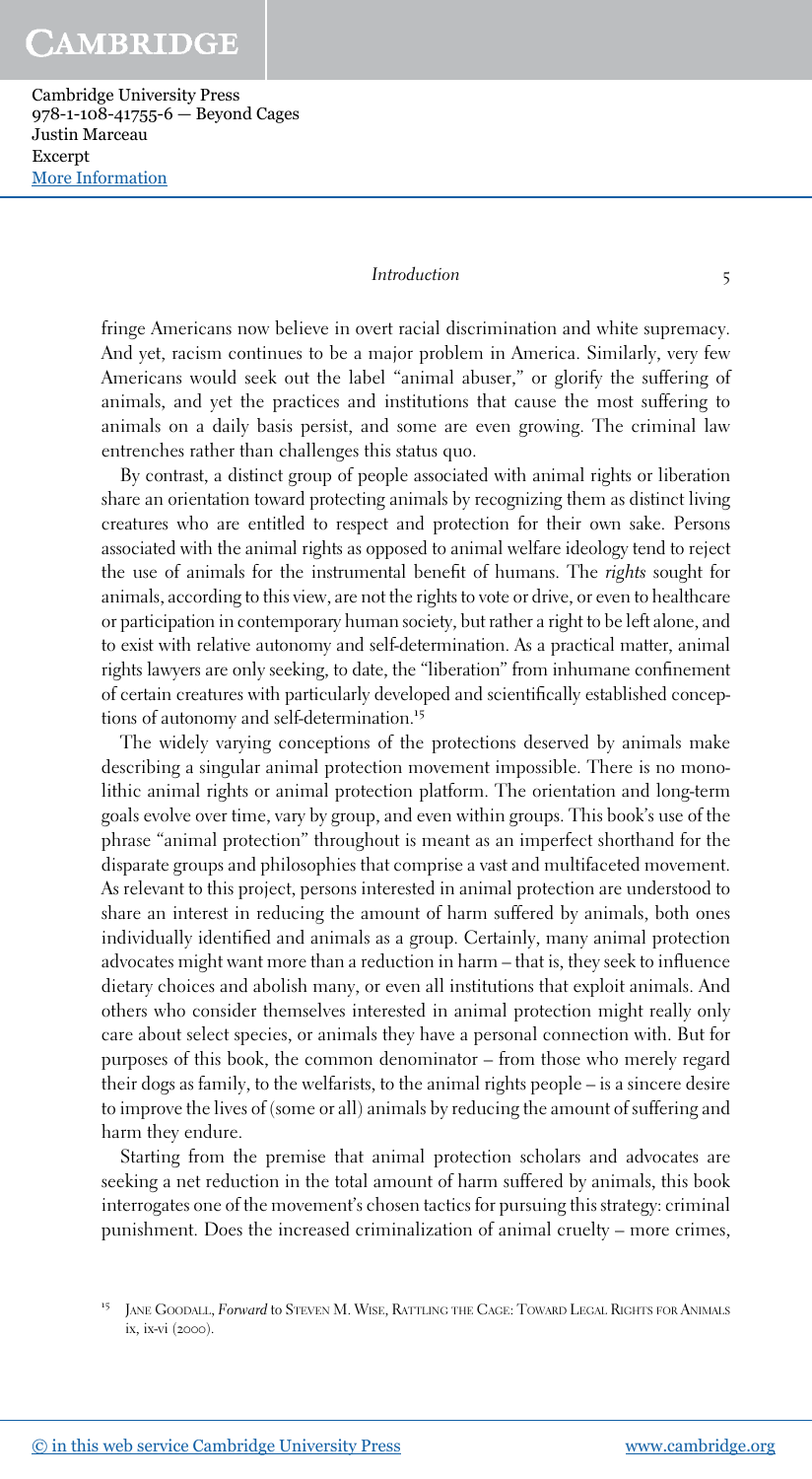Cambridge University Press 978-1-108-41755-6 — Beyond Cages Justin Marceau Excerpt [More Information](www.cambridge.org/9781108417556)

### 6 *Beyond Cages*

more enforcement, higher penalties, deportations, and offender registries, among other mechanisms – serve the goal of improving the status of animals in the legal system and reducing their suffering? Alternatively, does incarcerating those who harm animals serve critical human interests in keeping society safe from people who would progress to hurt humans? Are animals or humans better off because of the movement's pursuit of criminal punishment, or instead are neither truly benefitted?

The punitive war on animal cruelty is a dead-end. The seeming victories of the animal protection movement in the realm of individual criminal punishment are a mirage. As Aya Gruber has insightfully observed in the context of women's equality, tethering an interest in rights or equality to the "crime victims' (perceived) interests in retribution" is a fool's errand, more likely to impede than to advance a social movement.<sup>16</sup> Carceral victories do not meaningfully enhance the protection of animals, they do not make humans safer, and the efforts to align the movement, at least at a conceptual level,<sup>17</sup> with the policies and logic of mass criminalization, come at a cost. Propagating the dehumanizing violence of incarceration is not a viable solution to the inhumane treatment of animals. Such a view of the movement – that incarcerating rogue animal abusers will dislodge longstanding social norms about animals – is empirically unfounded and conceptually dangerous. Under this approach the reduction of the suffering of animals is something of a zerosum game where the increased status of animals is in tension with a less punitive, less carceral approach to criminal justice. Creating the appearance of such a tension is untenable for a group that wants to be perceived as a burgeoning civil rights movement. It is also in tension with creative, radical advocacy within the movement. As one well-established figure explained, anonymously in an interview with me, "we are constantly looking over our shoulders to consider what prosecutors will think of us," and the effect is to stifle some creative or avant-garde advocacy.

The animal protection movement – on an organizational and individual level – regard the fight to secure protections for animals as a civil rights issue. Analogies to women's rights, LGBTQ legal victories, and even the abolition of slavery and the fight against racism are common tropes. But is the movement sincerely interested in civil rights and broad social change? Incarceration is a most unlikely ally for a movement that might earnestly desire far-reaching social reform. Never has a social change or civil rights cause been so thoroughly immersed in the coercive, prosecutorial arm of the State. Indeed, the animal protection movement's commitment to ever harsher criminal punishments and more aggressive enforcement of the criminal law may serve as a case study for understanding how other movements should conceive of their relationship with the carceral state. An alliance with the

Some may argue that the concern is more conceptual than pragmatic, because it is so rare that a harsh penalty is imposed for animal cruelty. The aspirations and goals of a movement, however, should be taken seriously, and are subject to critique. The movement cannot defend its carceral priorities and then disclaim them as irrelevant insofar as they rarely obtain convictions and longer sentences.

<sup>16</sup> Aya Gruber, *A Provocative Defense*, 103 CAL. L. REV. 273, 277 (2015).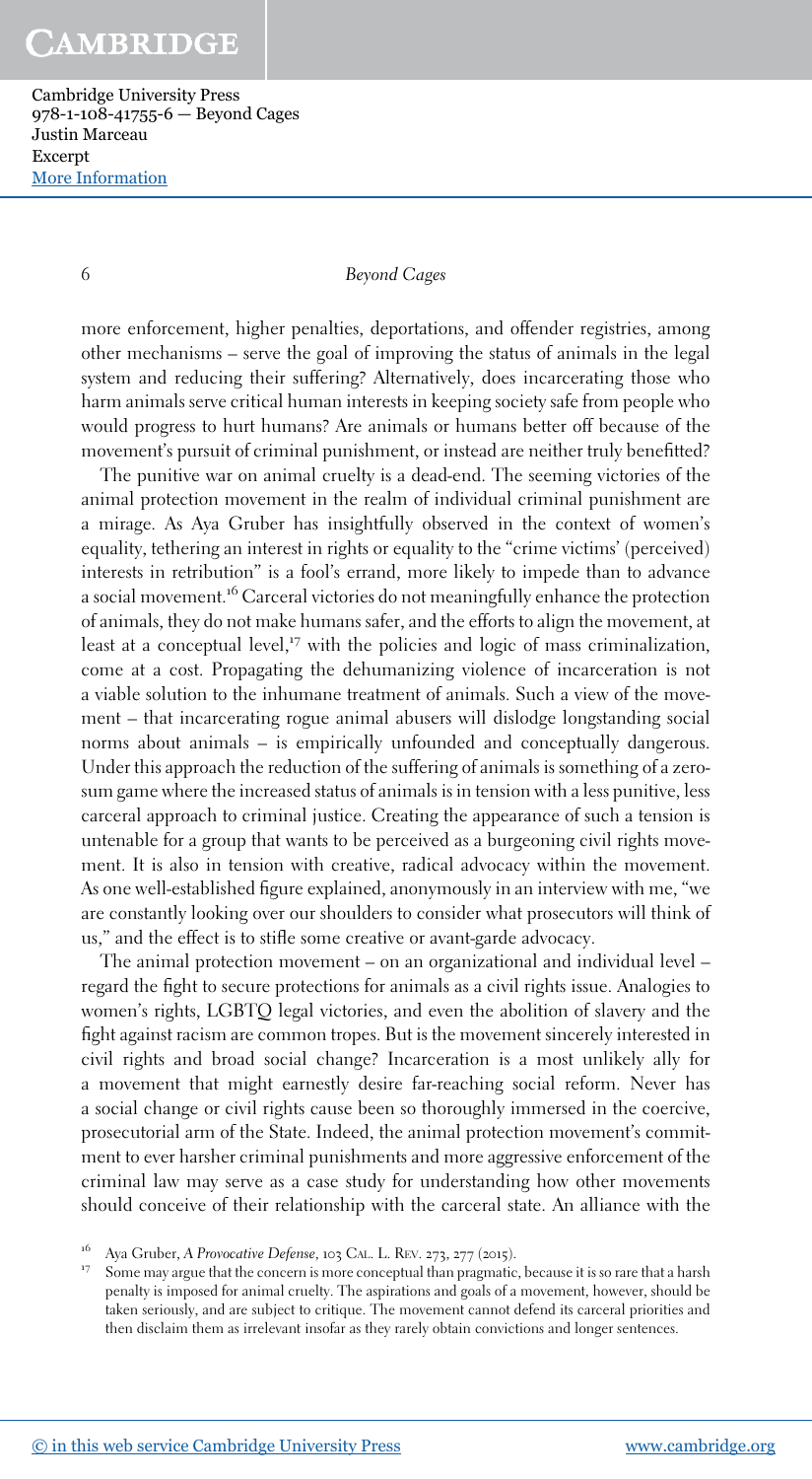Cambridge University Press 978-1-108-41755-6 — Beyond Cages Justin Marceau Excerpt [More Information](www.cambridge.org/9781108417556)

#### *Introduction* 7

mass criminalization movement and the discredited assumptions that more incarceration leads to less violence are not a good fit for radical social change.

Central to the view of many people connected with animal protection efforts is the notion that the aggressive prosecution of someone for animal abuse "sends a signal to other potential abusers in the community" that violence toward animals will never be tolerated.<sup>18</sup> Aggressive pursuit of incarceration, one leading animal protection group has explained, is the "blueprint" for using litigation to advance the status of animals in the law. But such prosecutions may have exactly the opposite effect. The conduct targeted by the laws is the rare, socially deviant behavior of rogue animal abusers (mostly companion animals). The ASPCA, for example, has deemed the production of foie gras to constitute animal cruelty, and yet the organization leaves unhindered (and unprosecuted) the nation's largest corporate producer of foie gras whose operations are less than a hundred miles from the ASPCA's headquarters in New York. Foie gras prosecutions, the organization seems to conclude, do not raise money the way that commercials about neglected pets might. More generally, the enforcement of cruelty laws against individual persons does not trigger positive changes in social attitudes toward animals and may actually distort the message that the suffering of all animals matters by reinforcing the dominant view of most Americans that they are compassionate to animals, and mindful of the need to reduce their suffering. Cruelty prosecutions allow for a collective transference or displacement of guilt from mainstream society onto the "other," the socially deviant animal abuser. As Professor Sherry Colb has observed, it is the lack of personal sacrifice and the consistency with status quo values, not an evolving social consensus about animal protection, that explains "why so many people do support anti-animalcruelty legislation."<sup>19</sup> Caging cat abusers is much more acceptable than confronting zoos, much less factory farms.

A failure to imprison one who abuses an animal, under existing thinking, is a failure to recognize animals as deserving of legal consideration. If we don't punish (and punish severely) the human who harms animals, regardless of race, age, socioeconomics, or mental health, then we devalue the non-human animal. To imagine that an animal abuser should get treatment, community service, or strict probation terms instead of incarceration is regarded as tantamount to disrespecting the entire animal rights agenda. Even to suggest that one need not be deported from this country for a prior act of animal mistreatment is regarded as untenably soft-onanimal-crime. Anything short of maximalist punishments are derided as a "slap on the wrist," and fundraising and outreach efforts have consistently reiterated the

<sup>&</sup>lt;sup>18</sup> No Boundaries for Abusers: The Link Between Cruelty to Animals and Violence Toward Humans, ANIMAL LEGAL DEF. FUND, http://aldf.org/resources/when-your-companion-animal-has-been-harmed /no-boundaries-for-abusers-the-link-between-cruelty-to-animals-and-violence-toward-humans (last visited Apr. 23, 2016).

<sup>19</sup> *See e.g.*, Sherry F. Colb, *Whether or Not to Prosecute Animal Cruelty*, DORF ON LAW (Jan. 21, 2015), www.dorfonlaw.org/2015/01/whether-or-not-to-prosecute-animal.html.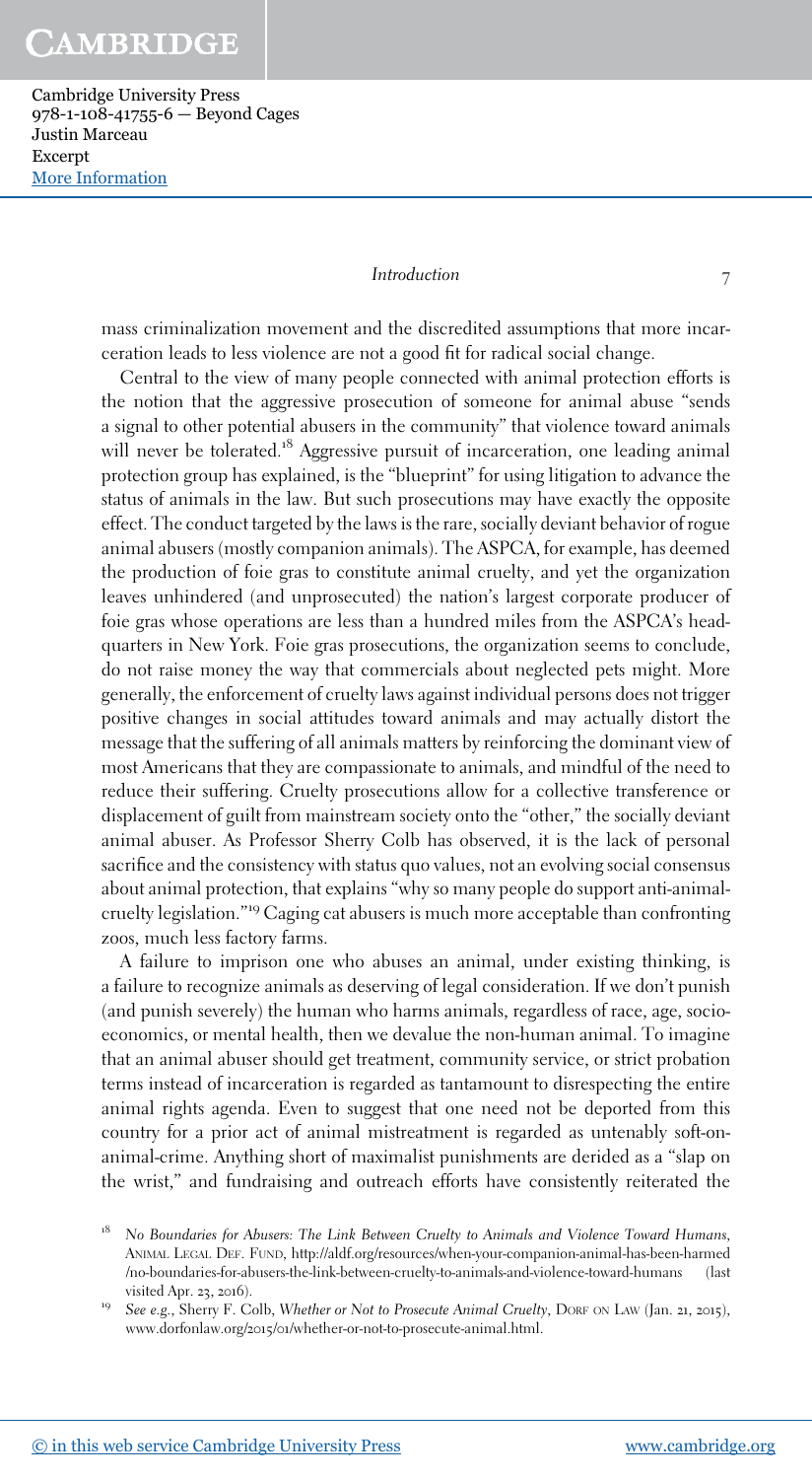Cambridge University Press 978-1-108-41755-6 — Beyond Cages Justin Marceau Excerpt [More Information](www.cambridge.org/9781108417556)

8 *Beyond Cages*

theme to the point that increased criminalization has emerged as a reflexive dogma of the movement. There may be those who are skeptical of this trend, or conflicted about the value of incarceration as a solution to the suffering of animals, but their voices are not part of the academic commentary, much less the blog posts and outreach and press campaigns of animal protection groups.

To date, there has been little publicly vocal opposition, much less reasoned debate about the value of using the criminal law and its punitive power as a central legal tool in service of animal protection.<sup>20</sup> Instead, aggressive criminal enforcement or the lack thereof is one of the most salient themes in animal law. Some of the most important figures in the movement regard aggressive criminal prosecutions as one of the defining elements of animal protection. This book is the first comprehensive effort to subject the vast carceral priorities of animal advocates to scrutiny. By exposing the breadth of the criminal justice efforts sought by animal advocates, and juxtaposing the carceral "successes" of the movement with the well-documented reality that by the turn of this century our "justice system was [already] the harshest in the history of democratic government,"<sup>21</sup> it is possible to better contextualize the criminalization goals of animal protection scholars and advocates. In the social sciences and criminal law literature it is no longer seriously disputed that longer sentences and more punishment often produce criminogenic consequences; indeed, there is a growing body of literature taking stock of the fact that the public's "self-interest" in safety, security, and a thriving community is best served by having lower incarceration rates and a less punitive justice system.<sup>22</sup> These insights have not been infused into the thinking or strategies of many animal protection advocates.

The point is not that animal abuse should be decriminalized; indeed, complete decriminalization would likely be a mistake.<sup>23</sup> However, lobbying and litigating for ever more severe criminal sanctions is not an obvious benefit to the long-term goals of the animal protection movement. Animal protection scholars and organizations devoting resources to the punishment of animal cruelty will likely enjoy a shortterm form of masculine<sup>24</sup> (or vengeance-based) satisfaction with each criminal

A notable exception is Wayne Pacelle, the President and CEO of the Humane Society of the United States (HSUS), who wrote a blog post questioning the utility of animal abuse registries. Wayne Pacelle, *Reservations About the Animal Abuse Registry*, HUMANE SOC'<sup>Y</sup> U.S.: A HUMANE NATION (Dec. 3, 2010), http://blog.humanesociety.org/wayne/2010/12/animal-cruelty-registry-list.html (last visited Jan. 22, 2018).

<sup>&</sup>lt;sup>21</sup> WILLIAM STUNTZ, THE COLLAPSE OF AMERICAN CRIMINAL JUSTICE 3 (2011).

<sup>&</sup>lt;sup>22</sup> PAUL BUTLER, LET'S GET FREE: A HIP-HOP THEORY OF JUSTICE 29–30 (2009) (making the case that less punitive polices and policing are in the public interest). *See also id.* at 13 ("No democratic society can incarcerate such a large fraction of its poor population and retain the goodwill of that population."); Jeffrey Fagan & Tracey L. Meares, *Punishment, Deterrence and Social Control: The Paradox of Punishment in Minority Communities*, 6 OHIO ST. J. CRIM. L. 173 (2008).

<sup>&</sup>lt;sup>23</sup> Existing research shows that criminalization of certain conduct does lead to a decrease in the prevalence of that conduct.

 $24 \overline{r}$  For a well-done discussion of the problem of male dominance and control in the animal protection movement, *see* EMILY GAARDER, WOMEN AND THE ANIMAL RIGHTS MOVEMENT (2011).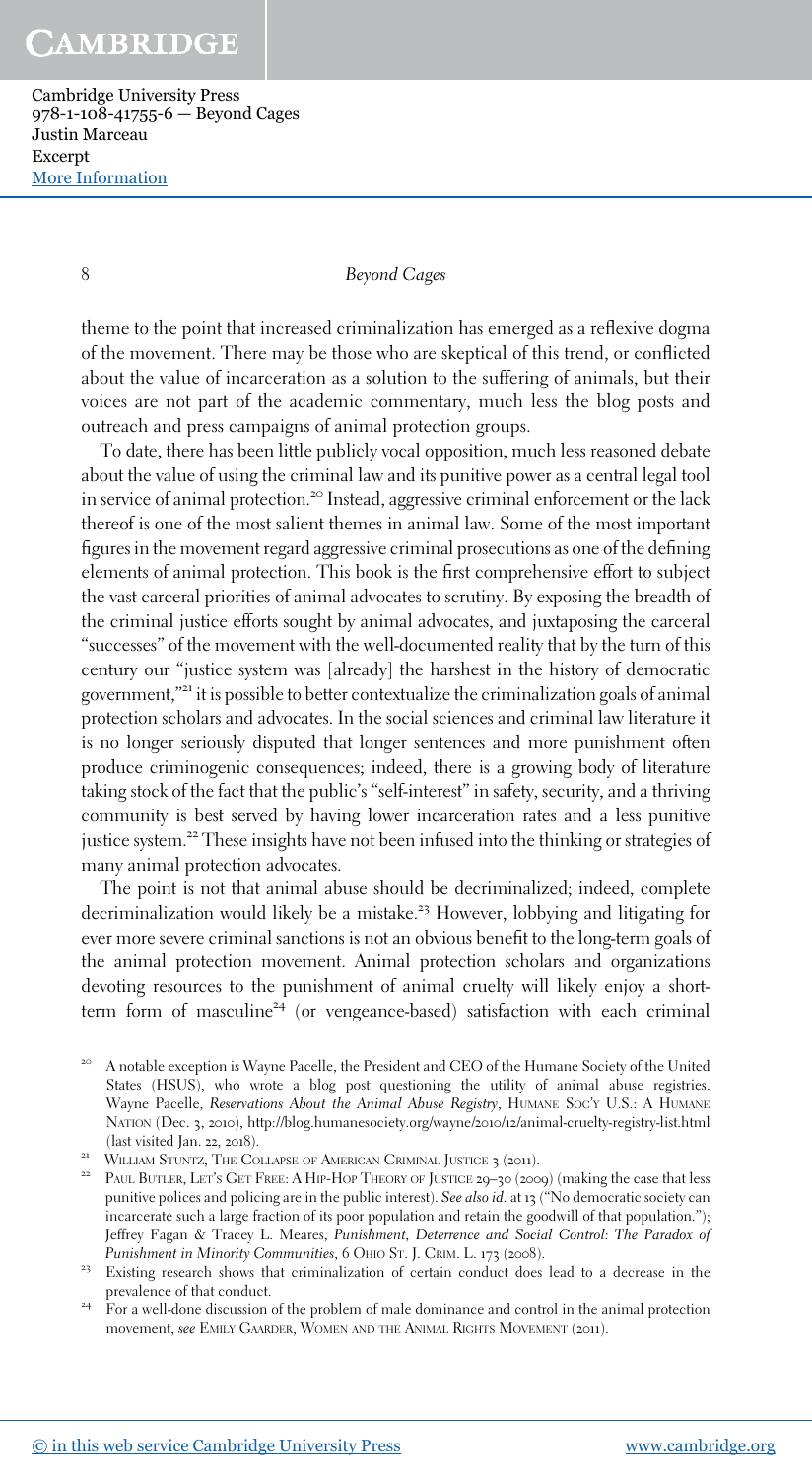Cambridge University Press 978-1-108-41755-6 — Beyond Cages Justin Marceau Excerpt [More Information](www.cambridge.org/9781108417556)

#### *Introduction* 9

punishment victory, but the long-term prognosis is much less clear. It turns out that a punitive, carceral form of animal law is not good for animals, and it may not even be good for human safety.

Chapter 1 provides an overview of the history and conceptual origins of the pro-incarceration tendencies that exist within the modern animal protection movement. Advocates who have adopted a highly punitive approach to protecting animals have not done so in a world of robust, alternative choices. There is considerable path dependence at play here. More than simple errors and oversight, the attraction to criminal punishment might be charitably viewed as an act of desperation by persons and organizations seeking a foothold in a legal world that has proven itself hostile to recognizing animals as deserving of meaningful consideration or protection. It would be facile to suggest that animal advocates have ranked incarceration as their highest priority among a menu of desirable and viable options.

Chapter 2 places the carceral priorities in context, providing a careful overview of the scholarly research on mass criminalization from other fields that have not previously been incorporated into the animal protection debate. To date, animal protection scholars and advocates have not confronted the literature documenting the failures of deterrence and the criminogenic consequences of more aggressive policing and prosecution.

Chapter 3 shifts from the general to the specific, and serves as a detailed typology of the many ways in which animal protection groups pursue more aggressive criminal justice responses to animal cruelty. The efforts are farreaching, and to those unfamiliar with animal protection's trajectory, quite shocking. The movement has lobbied for more felonies, for aggravated felonies, pursued mandatory minimums, assisted with efforts to deport undocumented persons, and funded prosecutors, to list but a few salient examples. It is fair to describe the animal protection movement as aspiring to be, if it is not already so, a respected arm of governmental efforts to enforce criminal and immigration laws. It is a tough-on-crime movement.

Chapters 4 through 6 and identify a set of overlapping but discrete concerns with the carceral project in animal protection. Chapter 4 applies a critical lens to the overarching efforts at criminalization in this arena and demonstrates the many failures of this project, from a normative and a consequentialist perspective. For example, the success of the movement in obtaining felony cruelty laws masks the fact that many of the same bills that raised animal cruelty to the status of a felony also ushered in exemptions from all cruelty prosecutions for factory farms. Many other discrete objections to the movement's turn to criminal law are also explored in this Chapter.

Chapter 5 takes up the issue of race and the use of criminal law to facilitate the goals of the animal protection movement. This Chapter argues that, even assuming that a more punitive approach to animal law would benefit some pockets of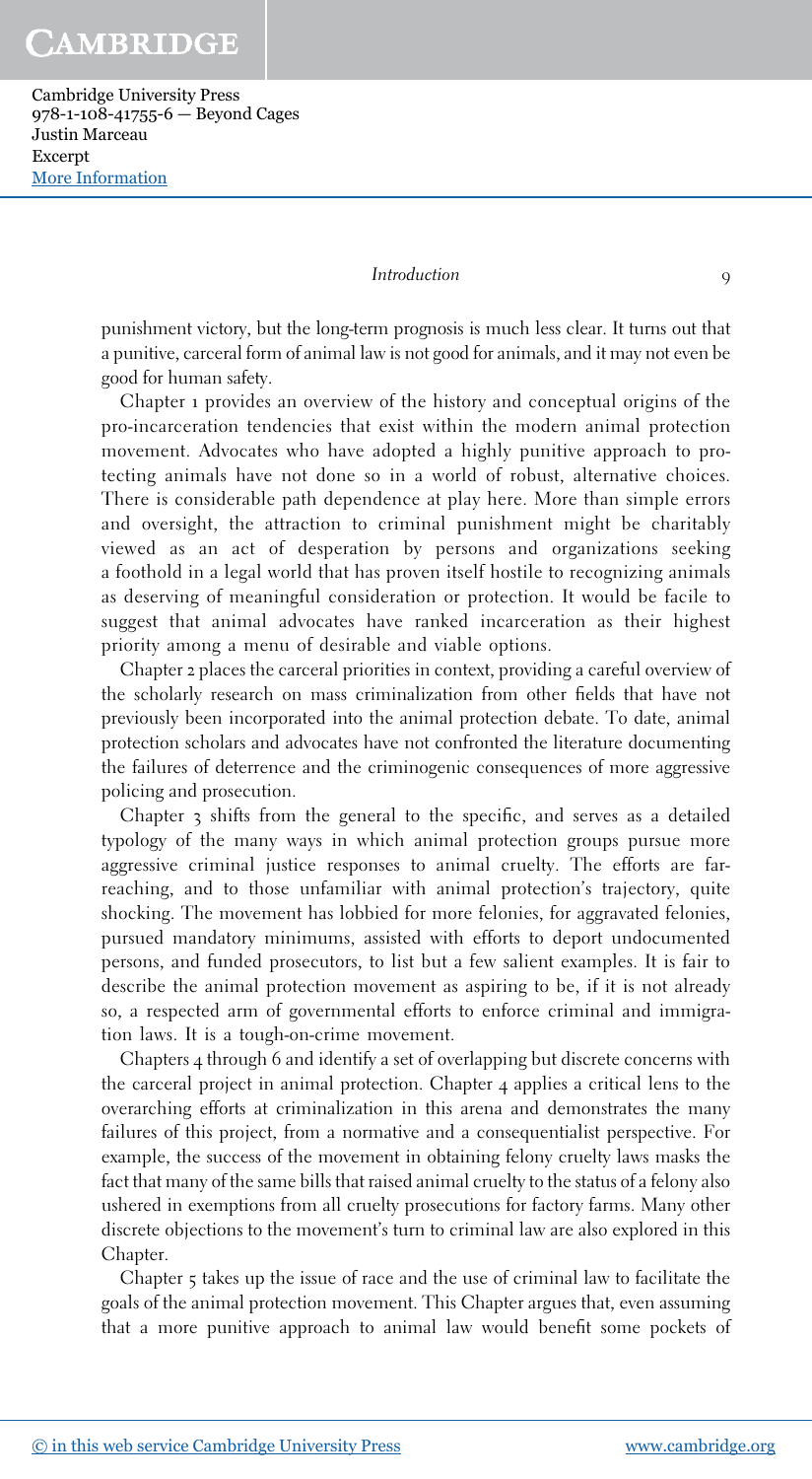Cambridge University Press 978-1-108-41755-6 — Beyond Cages Justin Marceau Excerpt [More Information](www.cambridge.org/9781108417556)

10 *Beyond Cages*

non-human animals by producing less crime, the focus on carceral reforms further isolates the movement from communities of color. An incarceration approach to animal law ignores the growing body of intersectional research in this field and leaves the animal protection movement vulnerable to claims that it would prefer to align itself with a system that has, in the eyes of many scholars, an indelible link to racism, rather than to pursue true anti-oppression reform. The movement risks being viewed as colonialist and racist if its efforts are not more responsive to the realities of tough-on-crime politics. If the animal protection movement truly wants to be an inclusive movement, much less one that has a civil rights orientation and is sensitive to injustice, then pursuing harsher criminal justice responses is a very poor choice of legal tools.

Chapter 6 focuses on the so-called "LINK"<sup>25</sup> as one of the dominant justifications for punishment in modern society. The link, the movement argues, demonstrates the mutuality of advantage in punishing animal abuse more severely – it keeps humans safe. This Chapter suggests that the animal protection movement's use of the link research is critically important to the success of carceral efforts as the link is oftentimes a leading public explanation for the increased criminalization or enforcement of cruelty laws, and yet as this Chapter shows, the movement's deployment of the link research, as with other manipulations of science in the service of criminal prosecutions (such as bogus bite-mark or bullet evidence) is insufficiently nuanced, and misleading. Moreover, even if the strongest versions of the link were accepted as infallible, the notion that human safety is increased by heightened criminal punishment is unsupportable in existing criminology research.

Finally, Chapter 7 briefly anticipates and responds to criticism of the claim that incarceration is not good for humans or animals, and Chapter 8 concludes by offering some tentative possible alternatives for research.

In short, this book breaks from the dominant narrative that a highly carceral approach to animal law is an unmitigated good for the animals it seeks to protect, or good for society, and instead argues that aggressive criminal enforcement should be regarded as a relic of a more desperate, darker period in the history of animal rights. Many in the animal protection movement seek a monumental shift in the social understanding of the human–animal relationship, $2^6$  but such an effort is largely at

<sup>25</sup> The term "LINK" is actually trademarked by the Animal Welfare Institute, and is often written in allcaps. For purposes of this project, the use of the lower-case word "link" means the same thing as the broadly used "LINK" typology. For a discussion of the link's meaning and use in animal protection advocacy, including a summary of the leading research in this field, see Chapter 6.

<sup>26</sup> As Steven Wise has explained in *Rattling the Cage*, there is an impenetrable wall between animal rights and present social understanding: "For four thousand years, a thick and impenetrable legal wall has separated all human from all nonhuman animals. On one side, even the most trivial interests of a single species – ours – are jealously guarded. We have assigned ourselves, alone among the million animal species, the status of 'legal persons.' On the other side of that wall lies the legal refuse of an entire kingdom, not just chimpanzees and bonobos but also gorillas, orangutans, and monkeys, dogs, elephants, and dolphins. They are 'legal things.'" STEVEN M. WISE, RATTLING THE CAGE: TOWARD